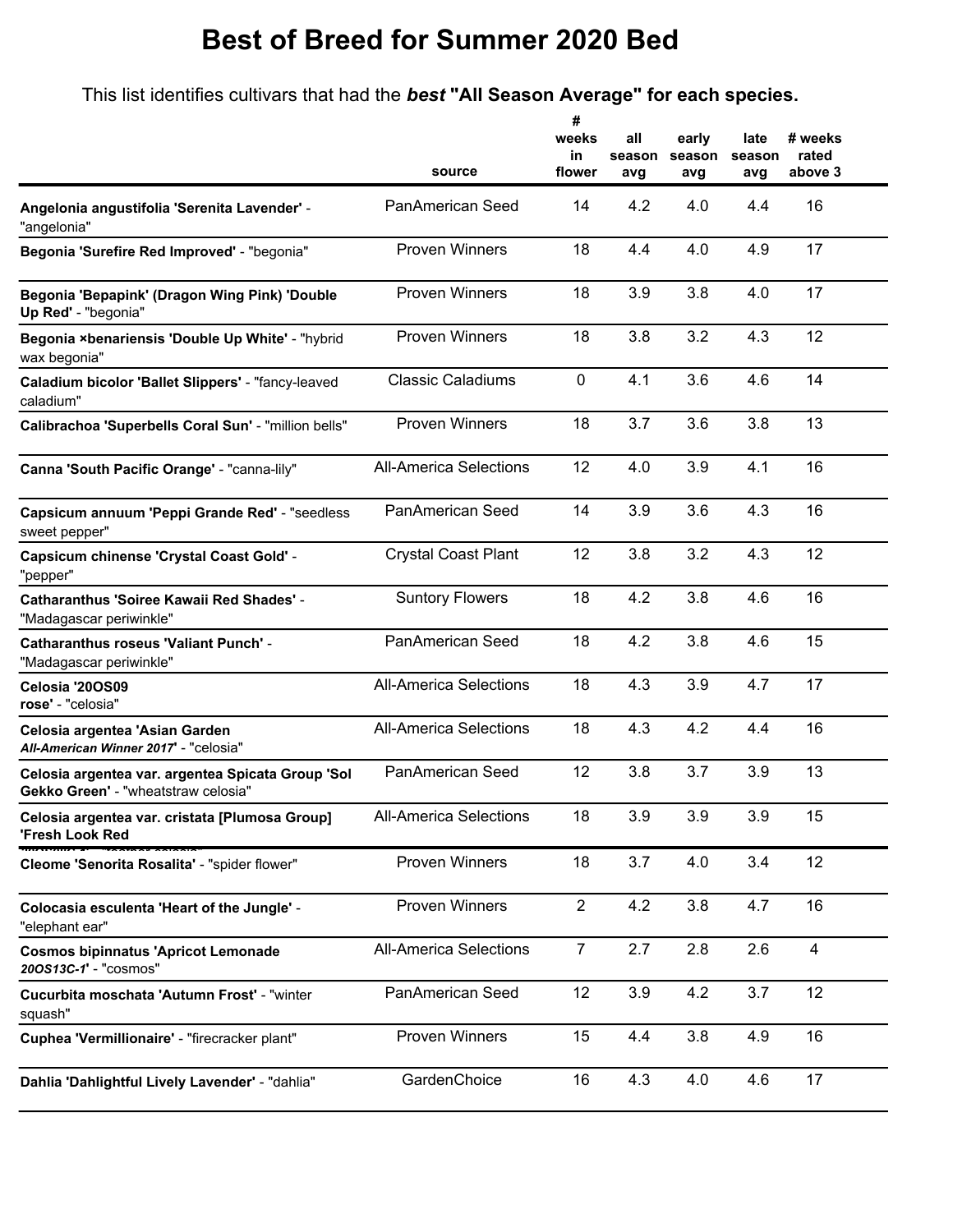|                                                                                             | source                        | # weeks<br>in<br>flower | all<br>season<br>avg | early<br>season<br>avg | late<br>season<br>avg | # weeks<br>rated<br>above 3 |
|---------------------------------------------------------------------------------------------|-------------------------------|-------------------------|----------------------|------------------------|-----------------------|-----------------------------|
| Delphinium elatum 'Dasante Blue' - "alpine<br>delphinium"                                   | <b>Kieft Seed</b>             | 5                       | 2.3                  | 3.2                    | 1.3                   | $\overline{4}$              |
| Delphinium grandiflorum 'Blue Mirror<br>200S07C-2' - "perennial delphinium"                 | <b>All-America Selections</b> | $\mathbf 0$             | 1.6                  | 2.3                    | 0.9                   | 0                           |
| <b>Dianthus 'Supra Pink</b><br>All-American Winner 2017' - "pink"                           | <b>All-America Selections</b> | 16                      | 3.3                  | 3.3                    | 3.3                   | 11                          |
| Echinacea 'Artisan Soft Orange' - "coneflower"                                              | <b>Kieft Seed</b>             | 10                      | 4.1                  | 3.6                    | 4.5                   | 15                          |
| Euryops pectinatus 'High Noon' - "grey-leaved<br>euryops"                                   | <b>Proven Winners</b>         | 12                      | 4.1                  | 3.7                    | 4.5                   | 15                          |
| Evolvulus 'Blue My Mind' - "dwarf morning glory"                                            | <b>Proven Winners</b>         | 16                      | 4.0                  | 3.6                    | 4.4                   | 15                          |
| Fragaria ×ananassa 'Berried Treasure Pink' -<br>"strawberry"                                | <b>Proven Winners</b>         | 18                      | 3.8                  | 3.9                    | 3.7                   | 12                          |
| Gaillardia 'Heat It Up Yellow' - "blanket flower"                                           | <b>Proven Winners</b>         | 18                      | 4.1                  | 3.7                    | 4.5                   | 17                          |
| Gomphrena pulchella 'Truffula Pink' - "large<br>flowered globe amaranth"                    | <b>Proven Winners</b>         | 16                      | 3.3                  | 3.4                    | 3.2                   | 10                          |
| Gypsophila muralis 'Gypsy White Improved<br>All-American Winner 2018' - "low baby's-breath" | <b>All-America Selections</b> | 17                      | 3.1                  | 3.8                    | 2.5                   | 12                          |
| <b>Helianthus 'Suncredible Yellow' - "sunflower"</b>                                        | <b>Proven Winners</b>         | 14                      | 4.1                  | 3.9                    | 4.3                   | 17                          |
| Hypoestes phyllostachya 'Hippo Red Improved' -<br>"polka dot plant"                         | <b>Proven Winners</b>         | $\overline{4}$          | 3.6                  | 3.7                    | 3.6                   | 16                          |
| Impatiens hawkeri 'Infinity Orange Improved' -<br>"New Guinea impatiens"                    | <b>Proven Winners</b>         | 1                       | 3.5                  | 3.4                    | 3.5                   | 17                          |
| Impatiens walleriana 'Beacon Violet Shades' -<br>"impatiens"                                | <b>PanAmerican Seed</b>       | 18                      | 4.0                  | 3.4                    | 4.5                   | 15                          |
| Ipomoea batatas 'Sweet Caroline Kiwi' -<br>"ornamental sweet potato"                        | <b>Proven Winners</b>         | 1                       | 4.6                  | 4.4                    | 4.9                   | 18                          |
| Lagerstroemia 'Cherry Delight' - "crepe myrtle"                                             | GardenChoice                  | 11                      | 4.1                  | 3.8                    | 4.4                   | 17                          |
| Lantana camara 'Luscious Royale Cosmo' -<br>"common lantana"                                | <b>Proven Winners</b>         | 16                      | 4.1                  | 3.9                    | 4.2                   | 16                          |
| Lobelia xspeciosa 'Starship Blue' - "hybrid cardinal<br>flower"                             | <b>Kieft Seed</b>             | 13                      | 3.8                  | 3.6                    | 4.0                   | 15                          |
| Lobelia erinus 'Laguna Sky Blue Improved' -<br>"edging lobelia"                             | Proven Winners                | 12                      | 2.7                  | 3.7                    | 1.7                   | 6                           |
| Lobularia 'White Knight' - "sweet alyssum"                                                  | <b>Proven Winners</b>         | 18                      | 3.2                  | 3.2                    | 3.2                   | $\overline{7}$              |
| Lobularia maritima 'Moonlight Knight' - "sweet<br>alyssum"                                  | <b>Proven Winners</b>         | 18                      | 3.6                  | 3.8                    | 3.3                   | 12                          |
| Nepeta 'Sylvester Blue' - "catmint"                                                         | GardenChoice                  | 12                      | 3.8                  | 3.7                    | 3.9                   | 15                          |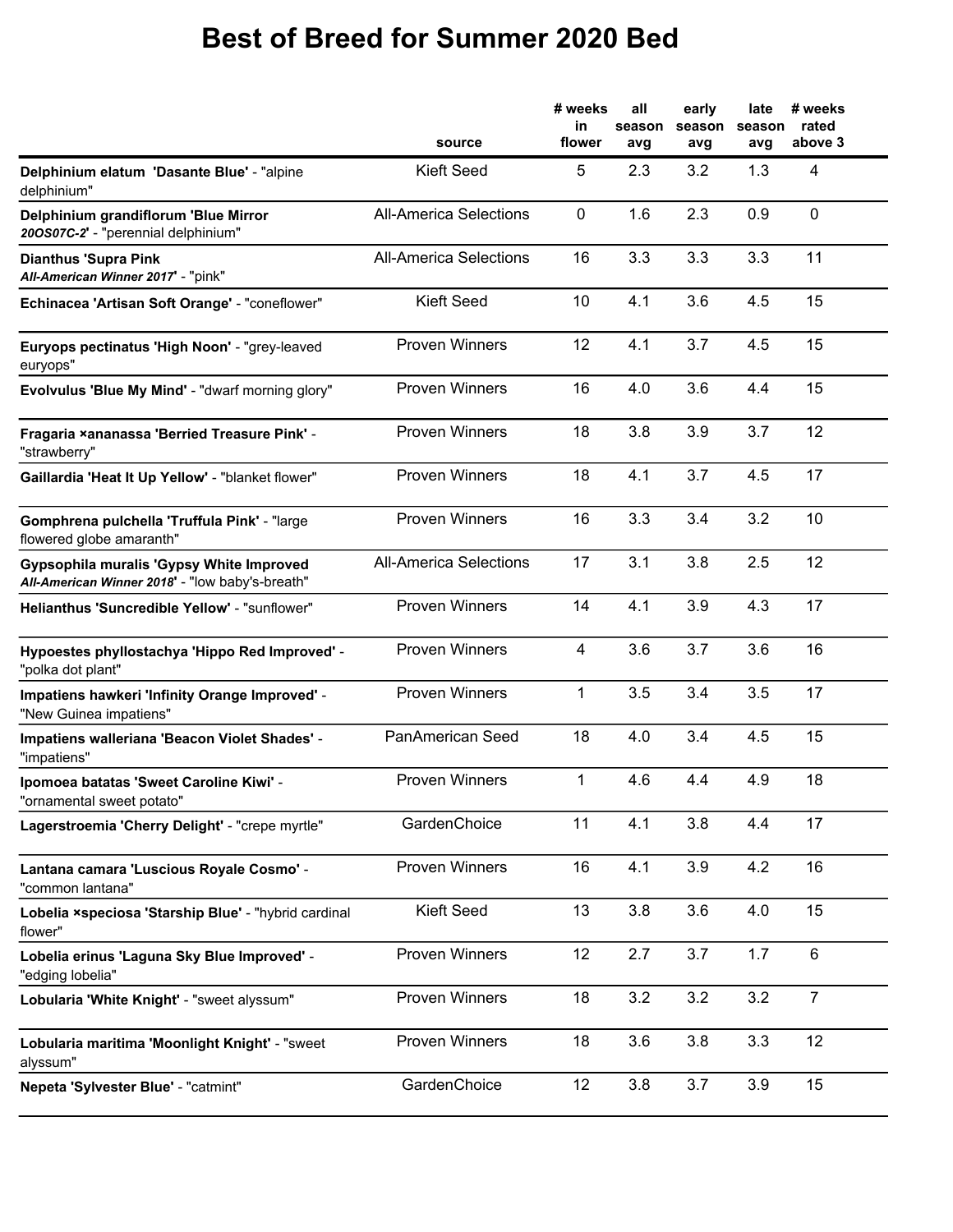|                                                                                         | source                        | # weeks<br>in<br>flower | all<br>season<br>avg | early<br>season<br>avg | late<br>season<br>avg | # weeks<br>rated<br>above 3 |
|-----------------------------------------------------------------------------------------|-------------------------------|-------------------------|----------------------|------------------------|-----------------------|-----------------------------|
| Nepeta subsessilis 'Blue Panther<br>200S14C-1' - "short-stalked catmint"                | <b>All-America Selections</b> | 9                       | 3.3                  | 3.1                    | 3.5                   | 12                          |
| Osteospermum ecklonis 'Bright Lights Red' -<br>"Cape marguerite"                        | <b>Proven Winners</b>         | 13                      | 3.4                  | 3.4                    | 3.3                   | 12                          |
| Penstemon barbatus 'Twizzle Purple<br>All-American Winner 2017' - "southwestern         | <b>All-America Selections</b> | 4                       | 3.7                  | 3.5                    | 3.9                   | 16                          |
| Pentas lanceolata 'Sunstar Red' - "Egyptian star-<br>cluster"                           | <b>Proven Winners</b>         | 13                      | 3.9                  | 3.4                    | 4.4                   | 15                          |
| Petunia 'Supertunia Mini Vista Pink Star' -<br>"petunia"                                | <b>Proven Winners</b>         | 18                      | 4.1                  | 4.3                    | 3.8                   | 15                          |
| Petunia xhybrida 'ColorRush Pink' - "garden<br>petunia"                                 | <b>Ball FloraPlant</b>        | 18                      | 4.1                  | 4.2                    | 3.9                   | 14                          |
| Phlox 'Gisele Red' - "phlox"                                                            | Selecta One                   | 15                      | 2.6                  | 3.1                    | 2.1                   | $\overline{2}$              |
| Rudbeckia 'American Gold Rush' - "black-eyed<br>Susan"                                  | <b>All-America Selections</b> | 11                      | 4.0                  | 4.0                    | 4.1                   | 15                          |
| Ruellia simplex 'Machu Morado' - "Mexican blue-<br>bells"                               | <b>Proven Winners</b>         | 12                      | 4.0                  | 3.7                    | 4.4                   | 16                          |
| Salvia 'White Flame' - "sage"                                                           | <b>Ball FloraPlant</b>        | 17                      | 4.4                  | 4.1                    | 4.6                   | 17                          |
| Salvia canariensis 'Lancelot' - "Canary Island sage"                                    | PanAmerican Seed              | 6                       | 2.6                  | 2.1                    | 3.2                   | 5                           |
| Salvia coccinea 'Summer Jewel Lavender<br>All-American Winner 2016' - "scarlet sage"    | <b>All-America Selections</b> | 18                      | 3.9                  | 3.8                    | 4.1                   | 15                          |
| Salvia farinacea 'Unplugged So Blue' - "mealycup<br>sage"                               | <b>Proven Winners</b>         | 16                      | 4.1                  | 3.8                    | 4.4                   | 17                          |
| Salvia splendens 'Mojave Red/White Bicolor<br><b>20OS06C-2</b>                          | <b>All-America Selections</b> | 16                      | 3.8                  | 3.6                    | 4.1                   | 13                          |
| Sanvitalia procumbens 'Sunbini Improved' -<br>"creeping zinnia"                         | <b>Proven Winners</b>         | 18                      | 2.8                  | 3.6                    | 2.1                   | 10                          |
| Scaevola aemula 'Whirlwind Blue Improved' -<br>"fanflower"                              | <b>Proven Winners</b>         | 18                      | 4.0                  | 4.0                    | 4.1                   | 15                          |
| Solanum melongena 'Asian Delight' - "eggplant"                                          | PanAmerican Seed              | 13                      | 4.1                  | 3.8                    | 4.3                   | 16                          |
| Solenostemon scutellarioides 'ColorBlaze Royale<br>Pineapple Brandy' - "coleus"         | <b>Proven Winners</b>         | $\mathbf{1}$            | 4.5                  | 4.1                    | 4.9                   | 17                          |
| Tagetes 'White Swan' - "marigold"                                                       | AmeriSeed                     | 12                      | 2.6                  | 3.5                    | 1.7                   | 8                           |
| <b>Tagetes erecta 'Big Duck Gold</b><br>All-American Winner 2019                        | <b>All-America Selections</b> | 17                      | 3.5                  | 3.9                    | 3.1                   | 12                          |
| <b>Tagetes patula 'Super Hero Spry</b><br>All-American Winner 2018' - "French marigold" | <b>All-America Selections</b> | 18                      | 3.4                  | 3.6                    | 3.2                   | 12                          |
| Torenia fournieri '20OS05<br>deep blue' - "wishbone flower"                             | <b>All-America Selections</b> | 16                      | 4.0                  | 3.7                    | 4.3                   | 17                          |